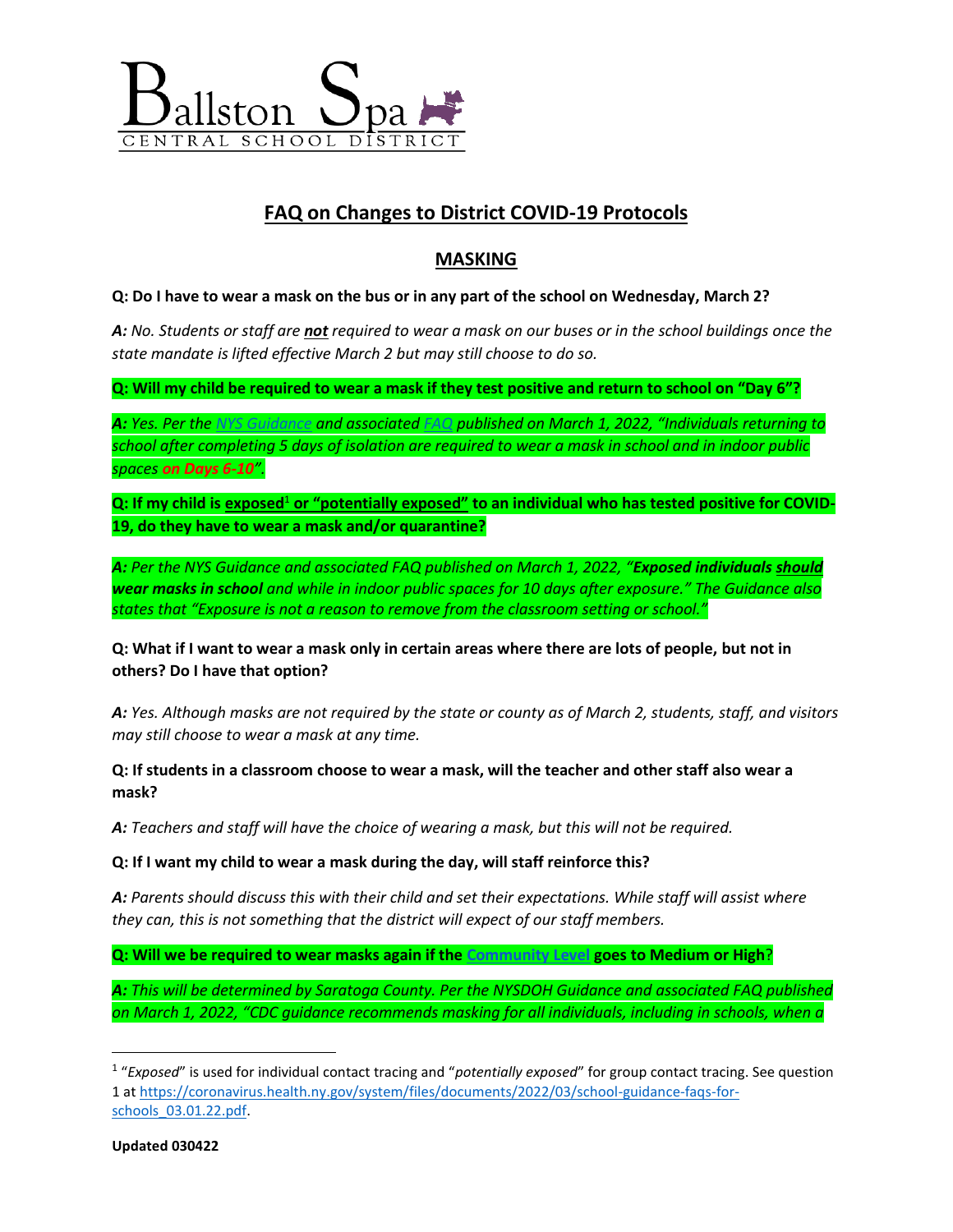*jurisdiction is at "High" community burden. Local health departments are strongly encouraged to implement universal masking when the county COVID-19 community burden is high."*

#### **Q: Wil[l KN95 masks](https://www.cdc.gov/coronavirus/2019-ncov/prevent-getting-sick/about-face-coverings.html?CDC_AA_refVal=https%3A%2F%2Fwww.cdc.gov%2Fcoronavirus%2F2019-ncov%2Fyour-health%2Feffective-masks.html) be available for my child?**

*A: Yes. Each school will have a supply of adult and youth masks that can be provided to your child. Parents of students in grades K-5, please contact the school nurse if you would like your child to be provided with one of these masks.* 

#### **Q: Do student athletes have to wear masks?**

*A: No, unless the student athlete is completing day 6-10 of quarantining protocol after testing positive.*

### **SOCIAL DISTANCING**

#### **Q: Is social distancing still required?**

*A: There are no changes to our district's social distancing protocols currently in place at this time. While 6 feet remains the recommended distance when masks are not being worn, per the NYS Guidance and associated FAQ published on March 1, 2022, "There is nothing in the new guidance that would require a school to reconfigure its physical spaces to accommodate 6 feet of distance between students."*

### **Q: If I am immunocompromised and not comfortable having my child in school when others are not wearing a mask, will a remote option be made available?**

*A: The District is not providing a remote option this year, but given the change to the masking requirement, we are exploring remote options for students in grades K-6 who have immunocompromised family members at home. One such option provides access to remote learning through a special program from the Capital Region BOCES. If you are immunocompromised and are interested in this option for your K-6 child, please review the information available a[t https://www.capitalregionboces.org/about](https://www.capitalregionboces.org/about-us/cvla/)[us/cvla/.](https://www.capitalregionboces.org/about-us/cvla/) If you are still interested after reviewing the information, please contact your school principal.*

**Q: Will music classes still have restrictions in place if 6 feet of social distancing cannot be maintained?**

*A: No. While we encourage teachers to maximize social distancing whenever possible, no other restrictions are in place at this time.*

# **STUDENT SUPPORT**

#### **Q: As a student, if I am uncomfortable during the day with others not wearing a mask, what can I do?**

*A: Please feel very comfortable seeking out and speaking with your school counselor about this. After wearing masks in school for two years, we know there will be an adjustment period and students and staff may feel anxious or scared being in this "new" environment.* 

## **Q: As a parent, what should I tell my child to get them ready for school on Wednesday when masks will not be required?**

*A: Your child has the choice as to whether they will wear a mask during the day and we expect that a number of students and staff will continue to do so. While this is a big change, no other changes are being made to our current procedures and so there will still be a feeling of caution in our schools. Please encourage your child to talk to their teacher, counselor, or someone they trust about how they are doing during the day.* 

#### **Updated 030422**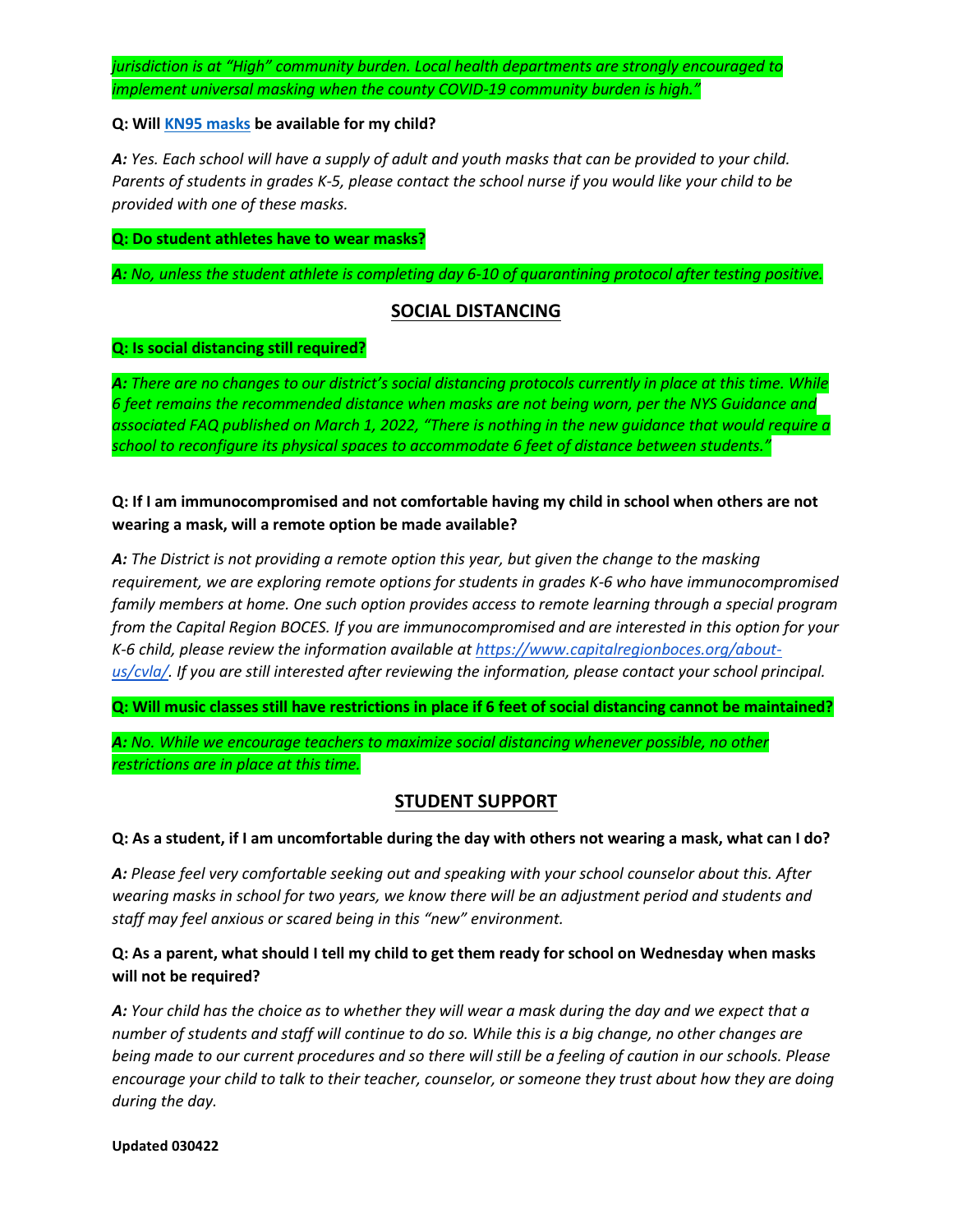# **SYMPTOMATIC**<sup>2</sup> **STUDENTS and STAFF**

**Q: If an individual is symptomatic, will they be required to provide a negative test before returning to school?**

*A: Per the NYS Guidance and associated FAQ published on March 1, 2022, "*Symptomatic individuals, regardless of vaccination status or recent infection, should stay home until tested and if positive or not tested, should isolate for 5 days, or until other criteria are met for school attendance (e.g., resolution of fever), whichever is longer."

**Q: If an individual visits the nurse's office because they are symptomatic for the COVID-19 virus, will they have to wear a mask?**

*A: Symptomatic students and staff will be asked to wear a mask until a determination can be made whether they are COVID-19 positive. Students may also be assigned to the school's isolation room while awaiting test results (testing for students is only done with parent permission) or awaiting parent/caregiver pick up.* 

# **TESTING**

**Q: If my child is exposed or "potentially exposed" to an individual who has tested positive for COVID-19, do they have to test before returning to school?**

*A: Per the NYSDOH Guidance and associate FAQ published on March 1, 2022, "If the individual is not fully vaccinated and attending or working at school after an exposure or potential exposure, frequent testing (e.g., daily, every other day, at least twice within 5 days) from the date of the exposure or potential exposure (Day 0) through at least day 5 should be strongly considered and encouraged." Testing is NOT required for Individuals with lab-confirmed COVID-19 within the past 3 months unless they develop symptoms.* 

**Q: If an individual is symptomatic, will they be required to provide a negative test for COVID-19 before returning to school?**

*A: Per the NYS Guidance and associated FAQ published on March 1, 2022, "*Symptomatic individuals, regardless of vaccination status or recent infection, should stay home until tested and if positive or not tested, should isolate for 5 days, or until other criteria are met for school attendance (e.g., resolution of fever), whichever is longer."

**Q: Do unvaccinated faculty and staff still have to test weekly for COVID-19?**

*A: Yes. The Emergency regulation requiring this was reauthorized on March 1, 2022.*

### **QUARANTINING RULES**

**Q: If students are not wearing masks in the classroom and a student tests positive, will all unmasked students be required to quarantine?**

*A: No. Per the NYS Guidance and associated FAQ published on March 1, 2022*, "Exposed individuals should wear masks in school and while in indoor public spaces for 10 days after exposure." The Guidance also states that "Exposure is not a reason to remove from the classroom setting or school."

<sup>2</sup> For more information, please see

[https://coronavirus.health.ny.gov/system/files/documents/2021/11/return\\_to\\_school\\_algorithm.pdf.](https://coronavirus.health.ny.gov/system/files/documents/2021/11/return_to_school_algorithm.pdf)

 $\overline{\phantom{a}}$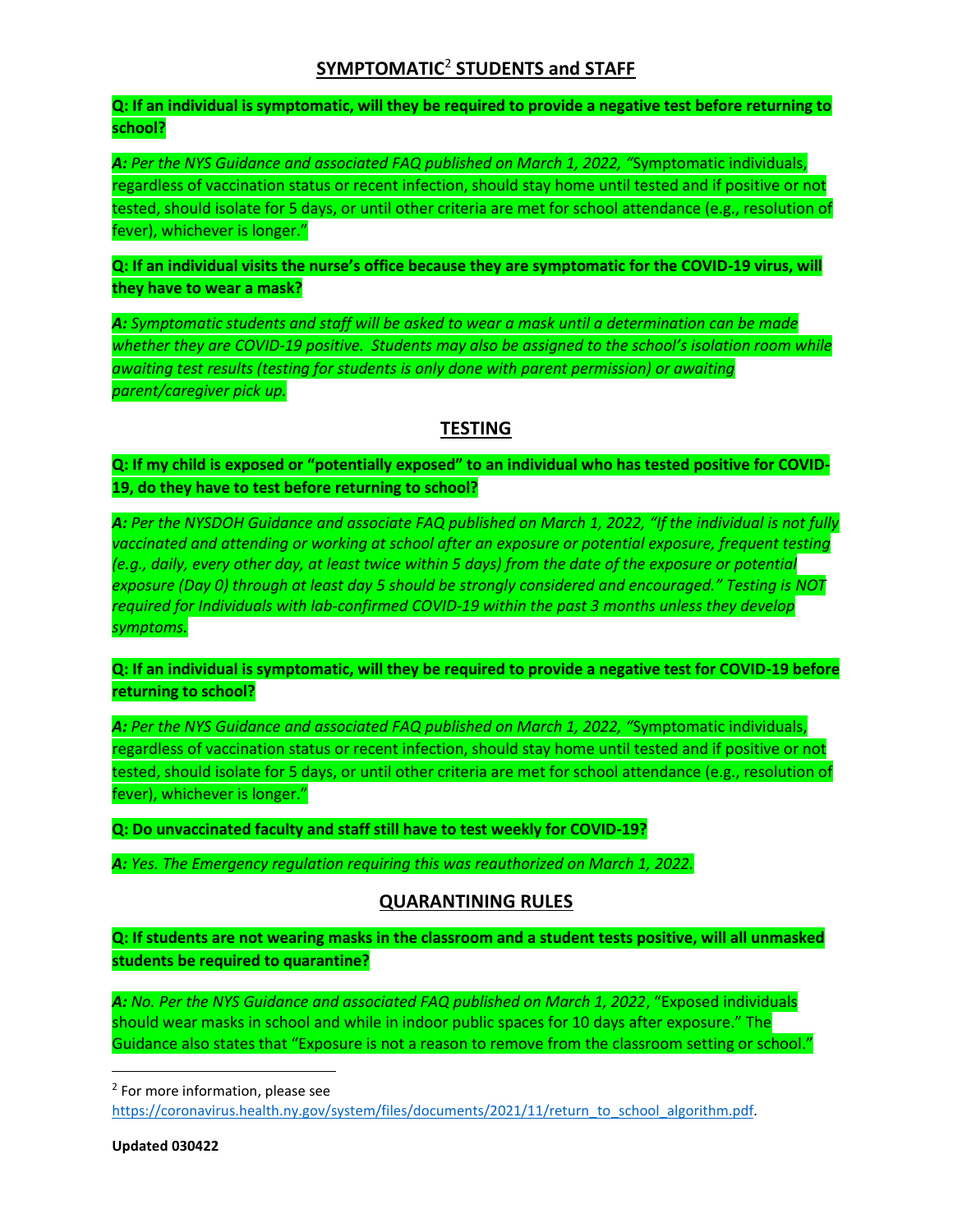**Q: Will the district continue the Test-To-Stay program if my child is exposed to a positive case?**

*A: Yes.* 

**Q: If my child tests positive for COVID-19 and is able to return after day 5 of quarantine, will they be required to wear a mask for days 6-10?**

*A: Yes. Per the NYS Guidance and associated FAQ published on March 1, 2022, "Individuals returning to school after completing 5 days of isolation are required to wear masks in school and in indoor public spaces on Days 6-10".*

### **Q: If my child is quarantined, will they still have access to remote instruction (at grades 6-12) and/or tutoring while they are quarantined?**

*A: Our Quarantining and Exclusion Plan will continue at this time. Should our case numbers continue to drop, we will revisit this decision.*

**Q: Is the district still seeing positive cases in students and staff?**

*A: Yes. We continue to report the positive cases on our [COVID-19 Cases in BSCSD](https://www.bscsd.org/Page/13242) page. We encourage parents to continue to utilize the COVID-19 testing kits provided by your child's school should they have any [symptoms](https://www.cdc.gov/coronavirus/2019-ncov/symptoms-testing/symptoms.html) and to continue to report any positive cases of COVID-19 to our COVIDreport@bscsd.org mailbox and to the Saratoga County Public Health Services at this [link.](https://www.saratogacountyny.gov/departments/publichealth/covid19/isolationaffirmation2/)* 

**Q: Will my child still have to have an assigned seat on the bus now that the mask mandate has been lifted?**

*A: Yes. Because we are still doing limited contact tracing which includes on buses, it is important for us to maintain our seating plans.* 

**Q: Will student athletes who have tested positive still be required to go through the Return to Play (RTP) protocol?**

*A: After 5 days of isolation, and physician clearance, student athletes will be in 3 days of RTP for mild/asymptomatic cases of COVID. RTP will be extended in certain circumstances based on guidelines from the American Academy of Pediatrics and per BSCSD District Physician*

# **ADDITIONAL MITIGATION STRATEGIES**

**Q: In addition to keeping social distancing in place, are there other strategies that the district is using to minimize the spread of the virus?**

*A: Yes. In line with the NYSDOH Guidance published on March 1, 2022, the district is using "other mitigation measures, as feasible, including improved ventilation, encouraging vaccination, staying home when ill, hand hygiene and cough/sneeze etiquette, physical distancing, as outlined in the CDC and NYSDOH guidance."*

**Q: If there is an individual in my child's classroom who tests positive, will I be notified?**

**A:** We will notify parents that their child *may* have been exposed and that they should monitor for symptoms. Students who have been exposed or potentially exposed may wear a mask, but are not required to do so.